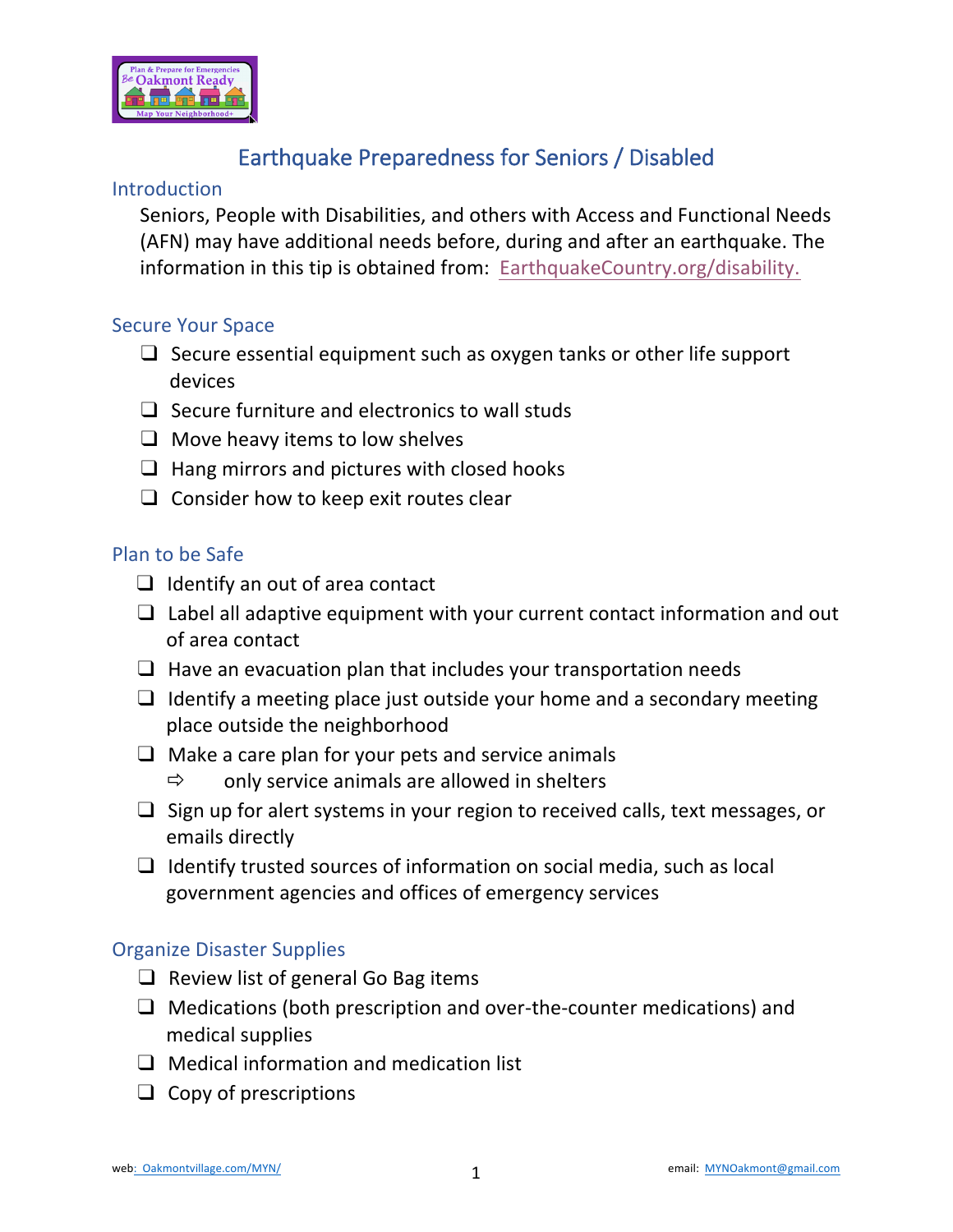- ❑ Communication supplies
- $\Box$  Supplies for your specific needs such as:
	- $\Rightarrow$  hearing aid batteries
	- $\Rightarrow$  eyeglasses
	- $\Rightarrow$  walking stick
	- $\Rightarrow$  oxygen or nebulizer supplies
	- $\Rightarrow$  blood glucose tester
	- $\Rightarrow$  special equipment for hygiene and catheter supplies
	- $\Rightarrow$  feeding equipment
	- $\Rightarrow$  hygiene Supplies
	- $\Rightarrow$  soothers/calming items
- $\Box$  Attach a bag to your bedpost or bed frame with
	- $\Rightarrow$  a flashlight (with batteries)
	- $\Rightarrow$  sturdy close-toed shoes
	- $\Rightarrow$  heavy gloves
	- $\Rightarrow$  a whistle or noise maker
	- $\Rightarrow$  an emergency information list

## Drop, Cover, and Hold On

- $\Box$  If you are in a recliner or bed
	- $\Rightarrow$  do not try to transfer during the shaking
	- $\Rightarrow$  cover your head and neck with your arms or a pillow until the shaking stops
- $\Box$  If you use a cane
	- $\Rightarrow$  Follow the Drop, Cover, and Hold On instructions
	- $\Rightarrow$  or sit on a chair, bed, etc. and cover your head and neck with both hands
	- $\Rightarrow$  either way, keep your cane near you so it can be used when the shaking stops
- $\Box$  If you use a walker
	- $\Rightarrow$  lock your wheels (if applicable) and carefully get as low as possible
- ❑ If your walker has a seat
	- $\Rightarrow$  sit and cover your head/neck with your arms, a book, or a pillow
- $\Box$  If no seat, try to get down with your head lower than the top of the walker
- $\Box$  Bend over, then hold on until shaking stops